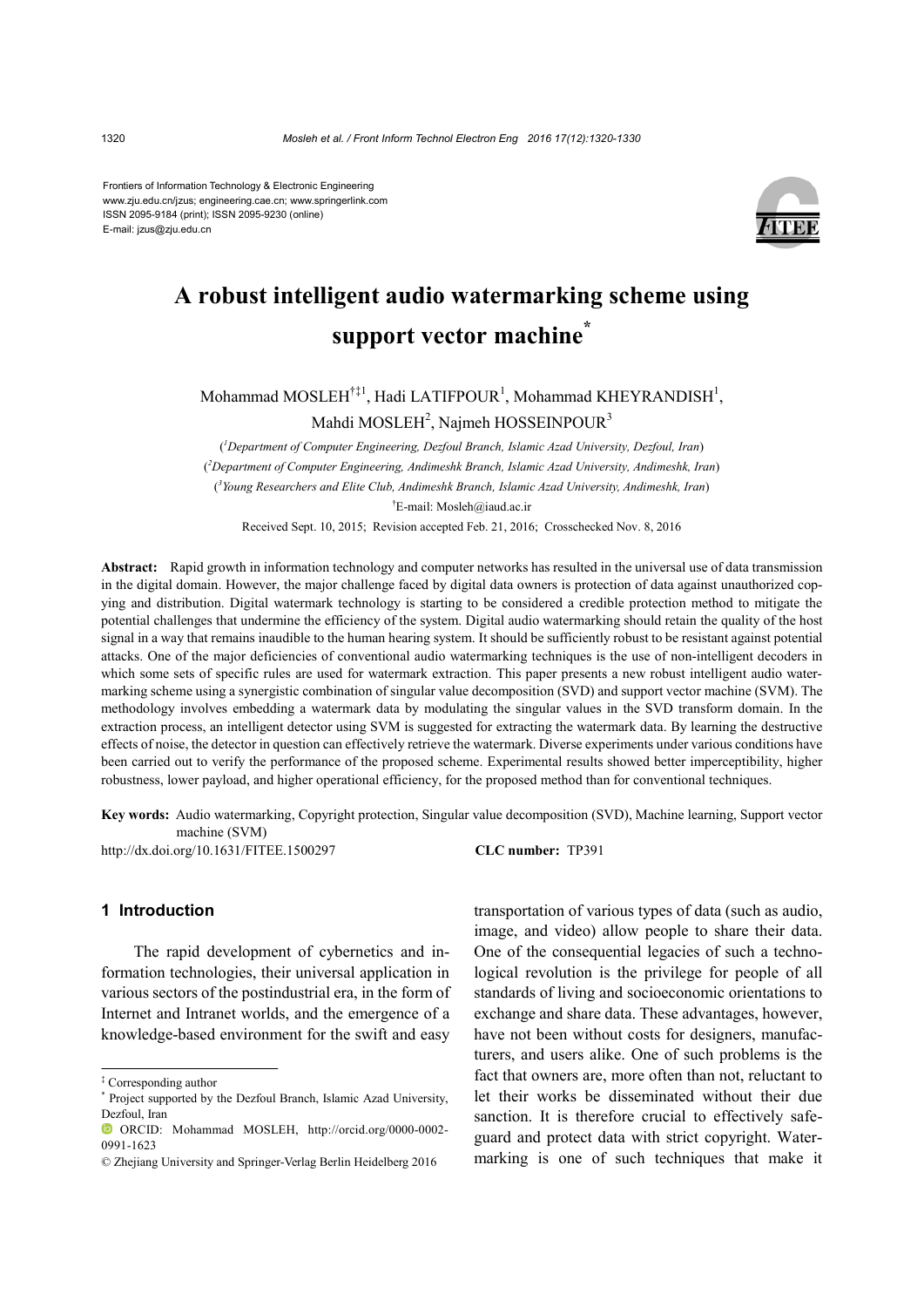possible for the owner information (i.e., watermark signal or simply watermark) to be imperceptibly hidden into an original signal as a text, numerical sequence, or image that safeguards owner information against attacks. Various watermarking schemes recently applied principally use images or videos. The audio watermarking approach has attracted the attention of researchers. Because the human auditory system is much more sensitive than its visual system, embedding data within audio signals in an imperceptible way is significantly harder than embedding an image or video.

An effective audio watermarking scheme should generally meet the imperceptibility, robustness, and payload requirements (Hartung and Kutter, 1999; Arnold, 2000; Cox *et al.*, 2007).

The imperceptibility condition implies that the difference between the watermarked and original signals is not understandable. Based on the recommendation by the International Federation of the Phonographic Industry (IFPI), a watermarked signal should function in such a manner as to have a signalto-noise ratio (SNR) larger than 20 dB. Note that SNR is known as an objective measure that cannot be considered solely to be a good measurement for audio imperceptibility. For this reason, another objective measurement, called the objective difference grade (ODG), is considered. Moreover, a subjective measurement, mean opinion score (MOS), is used.

Robustness denotes the resistance of the watermarked signal against common signal processing and malicious attacks. Payload determines the maximum volume of data that can be placed in the host signal. As far as audio signals are concerned, payload refers to the number of watermark bits that can possibly be inserted within a host signal per unit of time. It is noteworthy that the minimum payload is 20 bits/s.

The watermarking schemes try to optimize the trade-off among the aforementioned requirements. No single and exclusive method has been presented to simultaneously meet all said requirements.

Most of conventional audio watermarking methods attempt to improve the trade-off among the three mentioned requirements, namely, imperceptibility, robustness, and payload. Such improvements have been achieved by introducing an appropriate embedding scheme, based on new modulation in a special domain, locating optimal insertion regions, capturing the intensity of watermark embedding, or combinations of them. Generally, non-intelligent correlation-based watermark decoders are applied in their extraction due to low complexity and simplicity. The major problems of these detectors are dependency on the decision threshold and the use of a series of specific rules, which undermines their performance. A new intelligence-based watermark decoding scheme, using the support vector machine (SVM), is used to overcome the system deficiencies, by learning the destructive effects of attacks and effectively extracting the watermark data. Moreover, the watermark data is inserted into the host signal according to the modulation of singular values (SVs) in the singular value decomposition (SVD) domain. The main reason for selecting the SVD domain is that the SVs change slightly and do not affect the quality of the audio signal. Moreover, the SVs are not significantly affected by audio-processing attacks.

# **2 Related works**

Typical methods presented for audio watermarking can be categorized as intelligent audio watermarking schemes and non-intelligent ones.

## **2.1 Intelligent methods**

Wang and Lin (2005) proposed an audio watermarking scheme based on discrete wavelet transform (DWT) and SVM. They used SVM as a means for capturing the characteristics of a watermark, embedded in low-frequency coefficients, in the wavelet domain. Wang *et al*. (2008) suggested a new SVMbased scheme, in which SVM was used to locate the optimal embedding positions in the original signal. Then they performed embedding operations on statistical average values of low-frequency components in the wavelet domain. Moreover, the SVM learning machine was applied in image watermarking. Yen and Wang (2006) proposed a new image watermarking scheme based on SVM, in which the SVM was trained to learn how to embed a binary random sequence, called the training sequence, into blue channels of the central and surrounding pixels. Then, with the help of the trained SVM, the owner's signature is embedded. In other words, the trained SVM was used to determine whether the current blue channels of the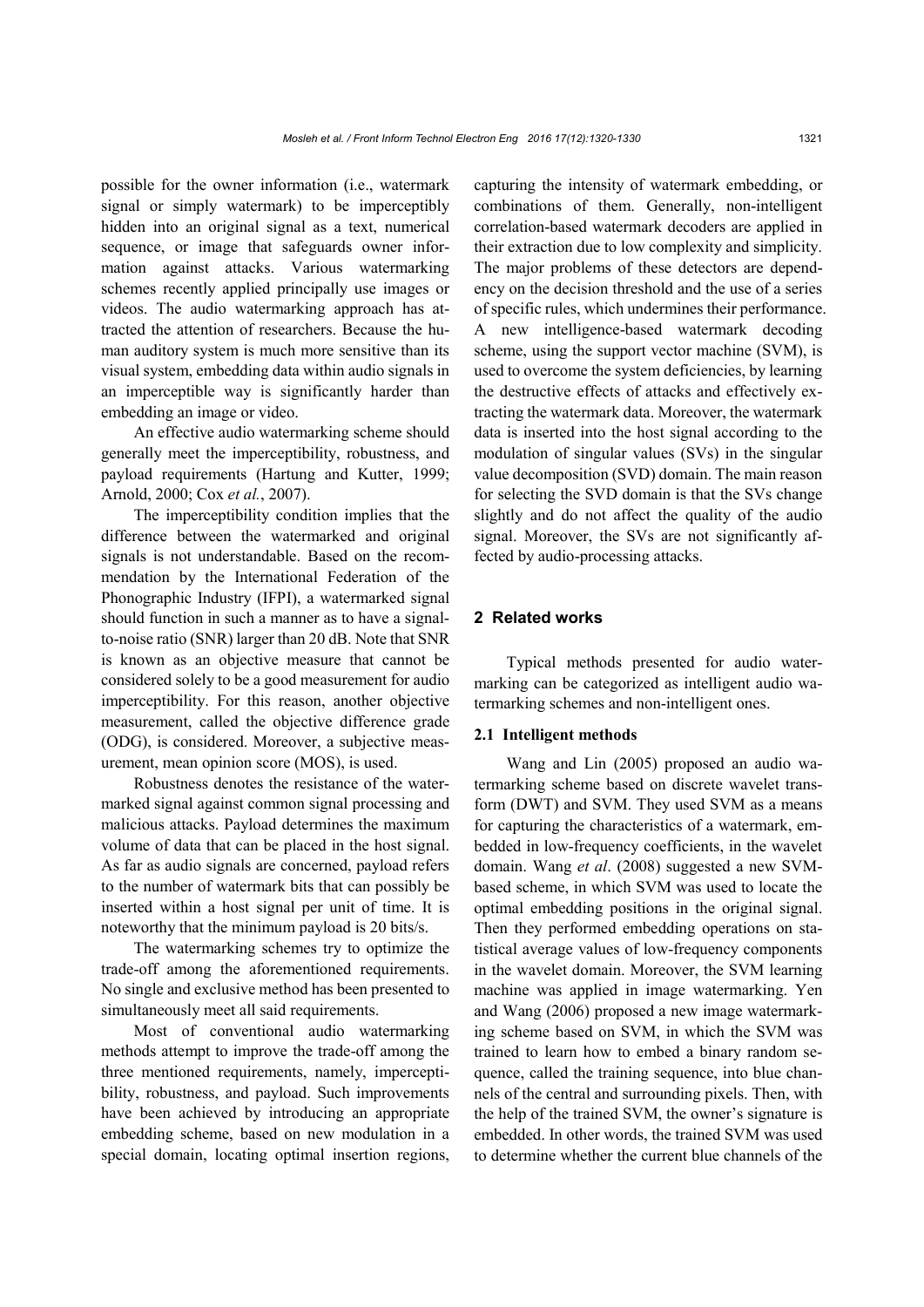central and surrounding pixels need to be modified. Tsai and Sun (2007) proposed an SVM-based color image watermarking scheme in the spatial domain, wherein watermark extraction was considered a binary classification problem. Fu and Peng (2007) proposed an image watermarking scheme based on the subsampling technique in the wavelet domain. By using support vector regression (SVR), their scheme could model the relationship between randomly selected coefficients and the corresponding coefficients in other positions. Peng *et al*. (2010) presented an SVM-based image watermarking scheme in the multiwavelet domain, in which the special frequency band and property of the image in the multiwavelet domain were applied in the watermarking algorithm. SVM was used to learn the mean value relationship of multiwavelet coefficients in two approximation subbands.

Lei *et al*. (2013) proposed a novel evolutionbased audio watermarking scheme for breath sound, by combining lifting wavelet transform (LWT), discrete cosine transform (DCT), SVD, and dither modulation (DM) quantization techniques. At first, this method applies DCT over LWT high-frequency coefficients. Afterward, the embedding operation was carried out by quantizing the SVs of the LWT–DCT coefficients. The particle swarm optimization algorithm was considered for optimizing the quantization steps.

Peng *et al*. (2013) introduced a new learningbased algorithm using kernel Fisher discriminant analysis (KFDA). In this scheme, each frame is divided into two subframes, using the downsampling technique, and the watermark data is embedded according to the local energy between the subframes. Moreover, the KFDA discriminator is applied to model the local energy relationship hidden in the watermarked audio signal.

Mohsenfar *et al.* (2013) suggested an efficient audio watermarking method based on the genetic algorithm (GA). In their method, after applying QR decomposition on audio blocks, the most appropriate locations in the QR domain are searched by GA to embed the watermark data.

## **2.2 Non-intelligent methods**

Abd El-Samie (2009) presented an efficient SVD-based algorithm, in which the original signal

was first segmented in both time and several transform domains. Then, the watermark was inserted by applying two sequential SVD transformations on the segments.

Fan and Wang (2009) proposed an effective method using discrete fractional sine transform (DFRST). In this method, after selecting the middlefrequency coefficients of the audio blocks and performing DFRST on them, the watermark sequence is embedded into the largest amplitude of DFRST coefficients.

Dutta *et al*. (2010) suggested a watermarking method for localizing the high-energy regions in the original signal for embedding the watermark data. The embedding operation was carried out by quantizing the SVs in the wavelet domain.

Tao *et al*. (2010) introduced a new scheme based on LWT. The watermark data was inserted by modifying the statistical average values of the subband coefficients. Moreover, the watermark strength was determined adaptively.

Bhat *et al*. (2010) proposed an adaptive algorithm based on SVD in the wavelet domain. Data embedding was performed by modulating the SVs of low frequencies in the wavelet domin, and then using the quantization index modulation (QIM) technique. The quantization step is characterized by the mean, standard deviation, and norm of the low frequencies. Moreover, Bhat *et al.* (2011) suggested a method using DM quantization of the SVs of the blocks.

Wang *et al*. (2011a) proposed a pseudo-Zernike moment-based audio watermarking scheme to withstand desynchronization attacks. This method embeds watermark data into the average value of the modulus of the low-order pseudo-Zernike moment. Moreover, they proposed an audio watermarking scheme, in which, instead of low-order pseudo-Zernike moments, wavelet moment invariance was used (Wang *et al.*, 2011b). Moreover, because of high performance, the moments were applied for image watermarking with great success (Tsougenis *et al.*, 2012).

Lei *et al*. (2012) presented a robust audio watermarking scheme by combining LWT and SVD. The watermark data was embedded into the SVs of the LWT low-frequency coefficients.

Hu *et al*. (2014) proposed a new scheme inspired from human auditory perception. At first, they decomposed the audio signal into critical bands, by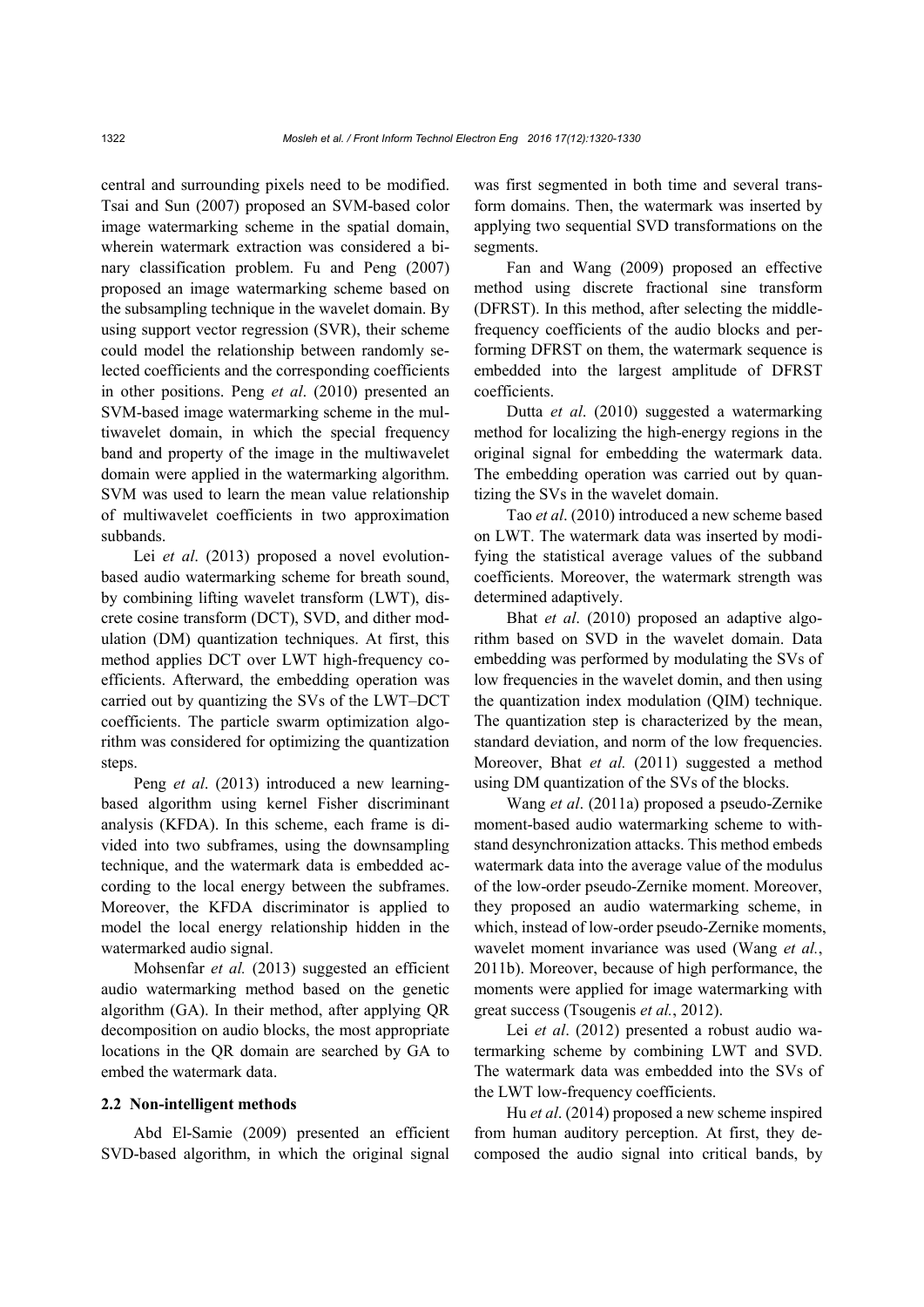using discrete wavelet packet transform (DWPT). Then, DCT was applied to analyze the content of the critical bands in DWPT. Subsequently, the watermark data was embedded in the DCT coefficients by the QIM technique.

Dhar and Shimamura (2015) presented a new method based on entropy and log-polar transformation (LPT). At first, low-frequency DCT coefficients of the audio blocks were calculated. After dividing these coefficients into sets of subbands, the entropy of each subband was computed. The watermark data was inserted into the Cartesian components of the largest SV of the DCT subband with the highest entropy value of each block.

## **3 Preliminaries**

# **3.1 SVD decomposition**

SVD, a common analytical framework for numerical analysis, has been used in many signal processing applications. Because of its unique features, SVD has emerged as a universally used technique in the watermarking domain. Given its main technical superiority, any minor modification in large SVs is unlikely to alter the transparency of the cover object. A typical SVD with an *m*×*n* matrix, *A*, is formulated as follows:

$$
A = USV^{T} = \begin{bmatrix} u_{11} & u_{12} & \dots & u_{1r} \\ u_{21} & u_{22} & \dots & u_{2r} \\ \vdots & \vdots & & \vdots \\ u_{m1} & u_{m2} & \dots & u_{mr} \end{bmatrix} \begin{bmatrix} s_{11} & s_{12} & \dots & s_{1r} \\ s_{21} & s_{22} & \dots & s_{2r} \\ \vdots & \vdots & & \vdots \\ s_{r1} & s_{r2} & \dots & s_{rr} \end{bmatrix}
$$

$$
\cdot \begin{bmatrix} v_{11} & v_{12} & \dots & v_{1r} \\ v_{21} & v_{22} & \dots & v_{2r} \\ \vdots & \vdots & & \vdots \\ v_{n1} & v_{n2} & \dots & v_{nr} \end{bmatrix}^{T},
$$
(1)

where *U* is an  $m \times r$  orthogonal matrix, *S* is an  $r \times r$ diagonal matrix with nonnegative elements on the diagonal, and  $V$  is an  $n \times r$  unitary matrix. The nonnegative diagonal elements of *S*, known as SVs of *A*, are arranged in descending order. SVD is generally used in applications such as image processing, least-squares fitting of data, matrix approximation, as well as determination of the matrix rank, range, and null space (Trefethen and Bau, 1997).

#### **3.2 Support vector machine**

SVM is known as a powerful binary classifier in the machine learning domain. It can effectively and accurately analyze data and recognize patterns. Given a set of training data containing samples labeled as belonging to one of two determined classes, an SVM training algorithm builds a model that categorizes new samples into one class or the other. This is therefore referred to as a non-probabilistic binary linear classifier. An SVM is a representation of samples that can be imagined as points in space. It maps the samples belonging to isolated categories into regional spaces, divided by a clear gap that is expected to be as wide as possible. New samples are then mapped into the same space and anticipated to belong to one of the categories, based on whichever sides of the gap they fall on (Cortes and Vapnik, 1995).

# **4 The proposed method**

As previously noted, several audio watermarking schemes have been presented. Most of them focus on the embedding stage in an attempt to insert the watermark data in such a manner as to decrease the effect of audio-processing attacks. Their extraction phase, on the other hand, can be performed without any intelligence and solely by a set of specific rules. In this study we propose an intelligent watermark decoder, based on SVM, which is able to learn the disruptive effects of processing attacks and effectively extract the watermark data. Moreover, watermark embedding is performed based on special modulation of the SVs, using the SVD decomposition method. Details of the proposed technique are described in the following sections.

## **4.1 Watermark embedding**

Given its robustness against signal processing attacks, the SVD decomposition method is used to insert the watermark data. The watermark data, **WD**, includes two parts: one is a random binary sequence, known as the training sequence and indicated by **TS**, and the other is a watermark image, of size  $M=t_1\times t_2$ , denoted by **WI**. Therefore, the length of the watermark data is *P*=*N*+*M.* Steps of the embedding procedure are shown in Algorithm 1.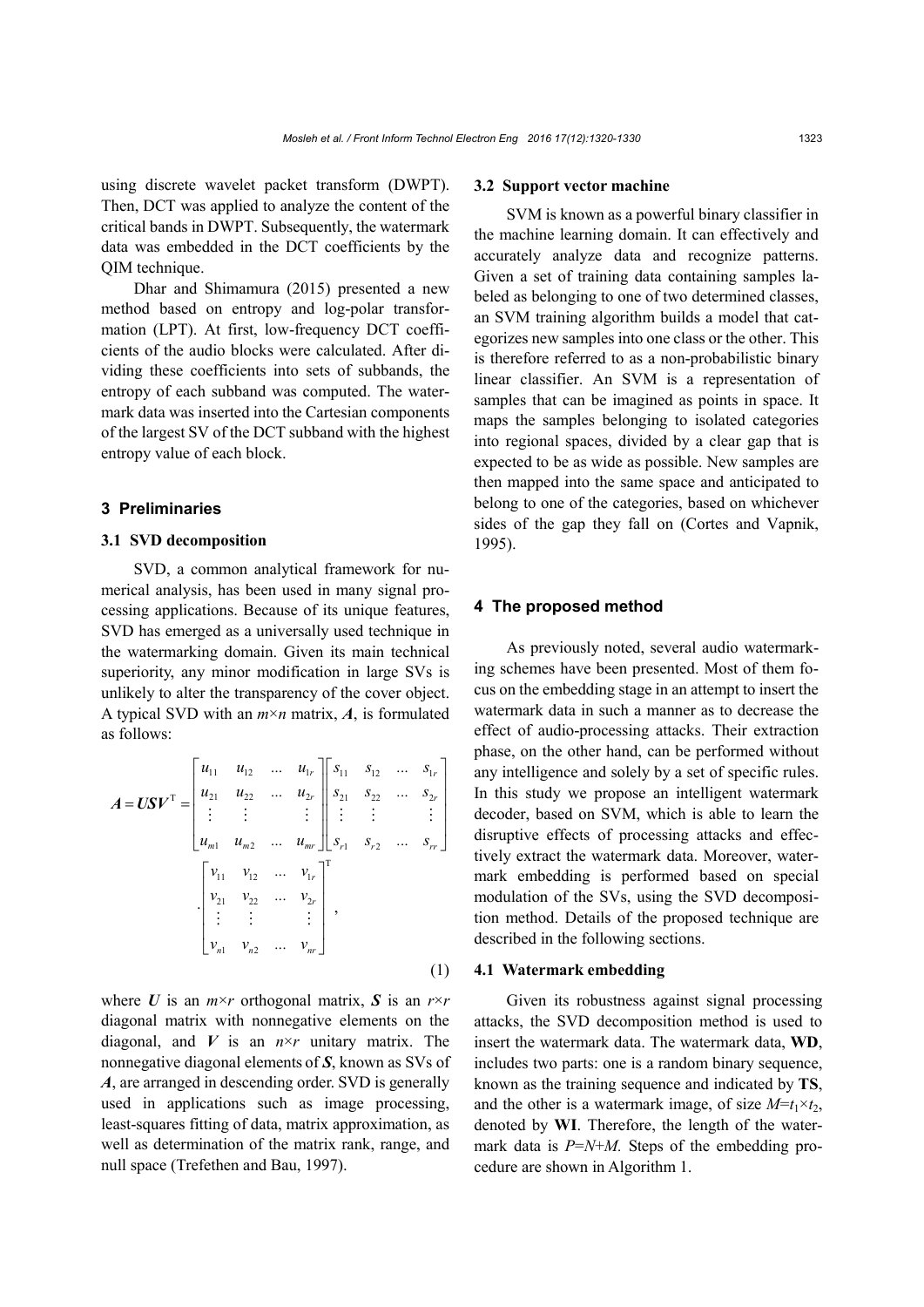**Algorithm 1** Procedure for watermark embedding **Input:** host signal *Z*, watermark data **WD**, and key *K*. **Output:** watermarked signal **WS**.

Step 1: Divide the host signal *Z* into non-overlapping frames, each containing  $L^Z$  samples, where

$$
L = \left\lfloor \sqrt{\frac{\text{length}(\mathbf{Z})}{\text{length}(\mathbf{W}\mathbf{D})}} \right\rfloor,
$$

where  $|\cdot|$  returns the largest previous integer.

Step 2: Segment the calculated frames into blocks, represented by *L*× *L* matrices.

Step 3: Select *P* blocks for embedding watermark data, **WD**, based on a pseudorandom generator, with the key *K*.

Step 4: Apply SVD over the selected blocks:

$$
A_p = U_p S_p V_p^T, \ p = 1, 2, ..., P.
$$

Step 5: Calculate the norm of the diagonal matrix  $S_p$  as follows:

$$
X_p = ||S_p|| = \sqrt{\sum_{i=1}^{L} (S_{pi})^2}, p = 1, 2, ..., P.
$$

Step 6: Quantize the norm values  $X_p$  as follows:

$$
\varphi(p) = \left\lfloor \frac{X_p}{\Delta} \right\rfloor, \ p = 1, 2, \dots, P,
$$

where *Δ* indicates the quantization step.

Step 7: Embed the watermark data, **WD**, based on the following modulation:

$$
\varphi'(p) = \begin{cases} \varphi(p) + d - [\varphi'(p) \mod (2d)], & \text{WD}(p) = 1, \\ \varphi(p) + d - [(\varphi'(p) + d) \mod (2d)], & \text{WD}(p) = 0, \end{cases}
$$

where *d* is a positive value used to maximize the robustness.

Step 8: Modify the singular values by

$$
X'_{p} = \lfloor \Delta \varphi'(p) \rfloor + \left\lfloor \frac{\Delta}{2} \right\rfloor, \ p = 1, 2, \dots, P,
$$

$$
S'_{p} = S_{p} \left\lfloor \frac{X'_{p}}{X_{p}} \right\rfloor, \ p = 1, 2, \dots, P.
$$

Step 9: Perform the SVD inverse:

$$
A'_{p} = U_{p} S'_{p} V_{p}^{\mathrm{T}}, \ \ p = 1, 2, ..., P.
$$

Step 10: Reconstruct watermarked signal **WS** via modified  $A'_n$  blocks.

#### **4.2 Watermark extraction**

Different signal processing attacks, such as noise addition, filtering, re-sampling, re-quantization, and MP3 compression, can corrupt the watermarked signal and, consequently, undermine the performance efficiency of the watermark decoder. Most audio watermarking schemes generally apply correlationbased watermark decoders. The major challenges posed by these decoders include dependency on the threshold value and the use of a set of non-intelligent specific rules for watermark extraction. In this study we present a novel intelligence-based watermark detector using SVM. It has some technical features that are unique in extracting the watermark data by learning the destructive effects of attacks on SVs of audio blocks. The proposed extraction phase includes two parts: training the SVM learning machine and extracting the owner signature. In the first part, preprocessing operations, including framing, blocking, and computing SVs of blocks, are initially performed on the received signal. Then, *N* labeled training patterns are generated using the computed SVs of the first *N* blocks and training sequence, denoting the labels, according to

training patterns =  $(s'_{i_1}, s'_{i_2},..., s'_{i_L}, \text{TS}(i))$ ,  $1 \le i \le N$ , (2)

where  $s_i'$  are the SVs of the *i*th block of the received signal and  $TS(i)={-1}$  or  $+1$ } are the labels. Finally, SVM is trained using the labeled training patterns.

In the second part, the main goal includes retrieving the owner signature via the trained SVM machine. For this purpose, at first, *M* testing patterns are extracted via the SVs of the next *M* blocks:

testing \_ patterns = 
$$
(s'_{i1}, s'_{i2},..., s'_{iL})
$$
,  $N+1 \le i \le N+M$ . (3)

Subsequently, labels of the extracted testing set are identified via the trained SVM, as follows:

 $i$  owner \_signatuer( $i$ )

$$
= \begin{cases} 0, & \text{if returned label}(i) = -1, \\ 1, & \text{if returned label}(i) = +1, \end{cases} \quad N + 1 \le i \le N + M. \tag{4}
$$

The pseudocode of this method is shown in Algorithm 2.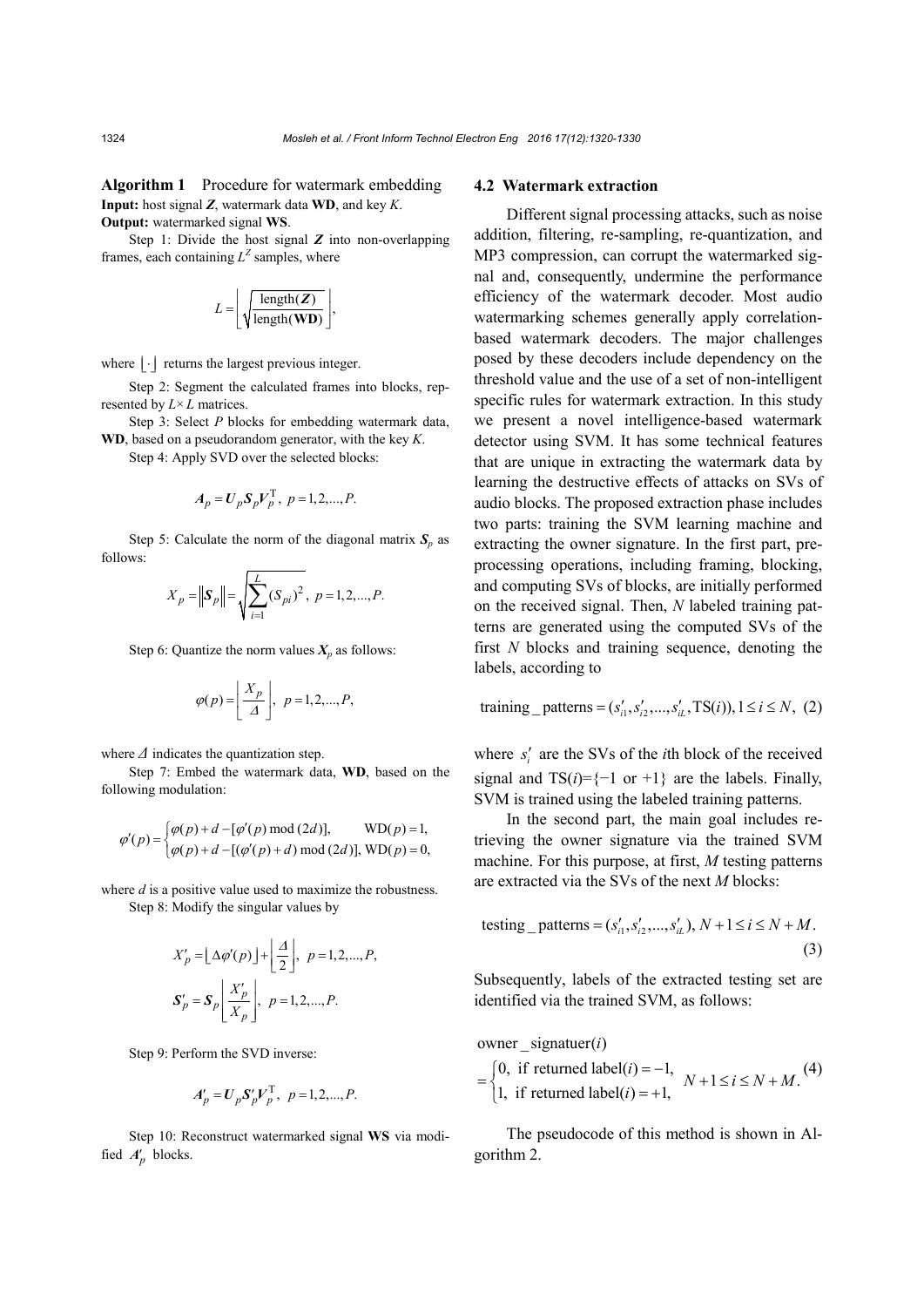**Algorithm 2** Procedure for watermark extraction **Input:** received signal *Z*′, training sequence **TS**, and key *K*. **Output:** owner signature.

Step 1: Divide the received signal **Z'** into nonoverlapping frames containing  $L^2$  samples, similar to the same in the embedding phase.

Step 2: Segment the calculated frames into *L*×*L* square blocks.

Step 3: Select *P* blocks according to the pseudorandom generator with key *K*.

Step 4: Apply SVD over *P* selected blocks:

$$
A'_{p} = U'_{p} S'_{p} V'_{p}^{T}, \ p = 1, 2, ..., P.
$$

Step 5: Generate *N* training patterns via the first *N* singular value matrices  $S'_p$  using Eq. (2).

Step 6: Train SVM by using the training patterns.

Step 7: Generate *M* testing patterns via the next *M* singular value matrices  $S'_p$  using Eq. (3).

Step 8: Decode labels of *M* test patterns via the trained SVM. That is, the watermark bit is 0 if the output of SVM is  $-1$ , and 1 otherwise.

Step 9: Reconstruct the owner signature via the obtained watermark bits.

# **5 Experimental results**

To evaluate the proposed scheme, five different audio files were used (Table 1). A picture of size *M*=40×40 (Fig. 1) was used as a watermark image. The training sequence was a random binary sequence with *N*=1225, zero mean, and unit variance. Hence, the final length of the watermarked data was *P*=2825.

| <b>Table 1 Characteristics of audio files</b> |         |            |        |                   |  |  |  |  |
|-----------------------------------------------|---------|------------|--------|-------------------|--|--|--|--|
| Genre                                         | Playing | Sampling   | Format | Coding            |  |  |  |  |
|                                               | time(s) | rate (kHz) |        |                   |  |  |  |  |
| Jazz                                          | 998     |            |        |                   |  |  |  |  |
| Blue                                          | 9.28    |            |        |                   |  |  |  |  |
| Classic                                       | 10.00   | 44 1       | Wave   | $16$ -bit<br>Mono |  |  |  |  |
| Rock                                          | 9.65    |            |        |                   |  |  |  |  |
| Electronic                                    | 10.00   |            |        |                   |  |  |  |  |



**Fig. 1 The watermark image**

In addition, the proposed method was implemented using MATLAB. To train the SVM classifier, values of some basic parameters are listed in Table 2 and other parameters were set to their default values.

**Table 2 Values of some basic parameters for training the SVM classifier**

| Value | Description                          |
|-------|--------------------------------------|
| R R F | Kernel function used to map the      |
|       | training data into the kernel space  |
| LS    | Method used to find the hyper-plane. |
|       |                                      |

Generally, there are two criteria for defining the imperceptibility for audio watermarking schemes, namely ODG and SNR.

ODG is an objective test, the result of which is calculated by perceptual evaluation of the audio quality algorithm (PEAQ), characterized in ITU BS.1387-1 (Kabal, 2002). To measure the ODG values, we have applied the OPERA software based on PEAQ Advanced, which has been introduced by OPTICOM. ODG ranged from −4 to 0 (Table 3). Because the final judgment on the quality of the watermarked audio signal was performed by the human auditory system, we have used a subjective test. The MOS measure is considered a subjective criterion (Table 3).

**Table 3 ODG and MOS descriptive values**

| Description                   | ODG  | MOS |
|-------------------------------|------|-----|
| Imperceptible                 | 0    | 5.0 |
| Perceptible, but not annoying | -1   | 4.0 |
| Slightly annoying             | -2   | 3.0 |
| Annoying                      | $-3$ | 2.0 |
| Very annoying                 |      | 10  |

SNR is a measure applied in signal processing science and expresses the power ratio of the original signal with respect to the power of background noise. It can be calculated as follows:

$$
SNR = 10 \lg \left( \frac{\sum_{n} S^2[n]}{\sum_{n} [S[n] - S'[n]]^2} \right) dB,
$$
 (5)

where  $S[\cdot]$  is the original signal and  $S'[\cdot]$  is the watermarked signal.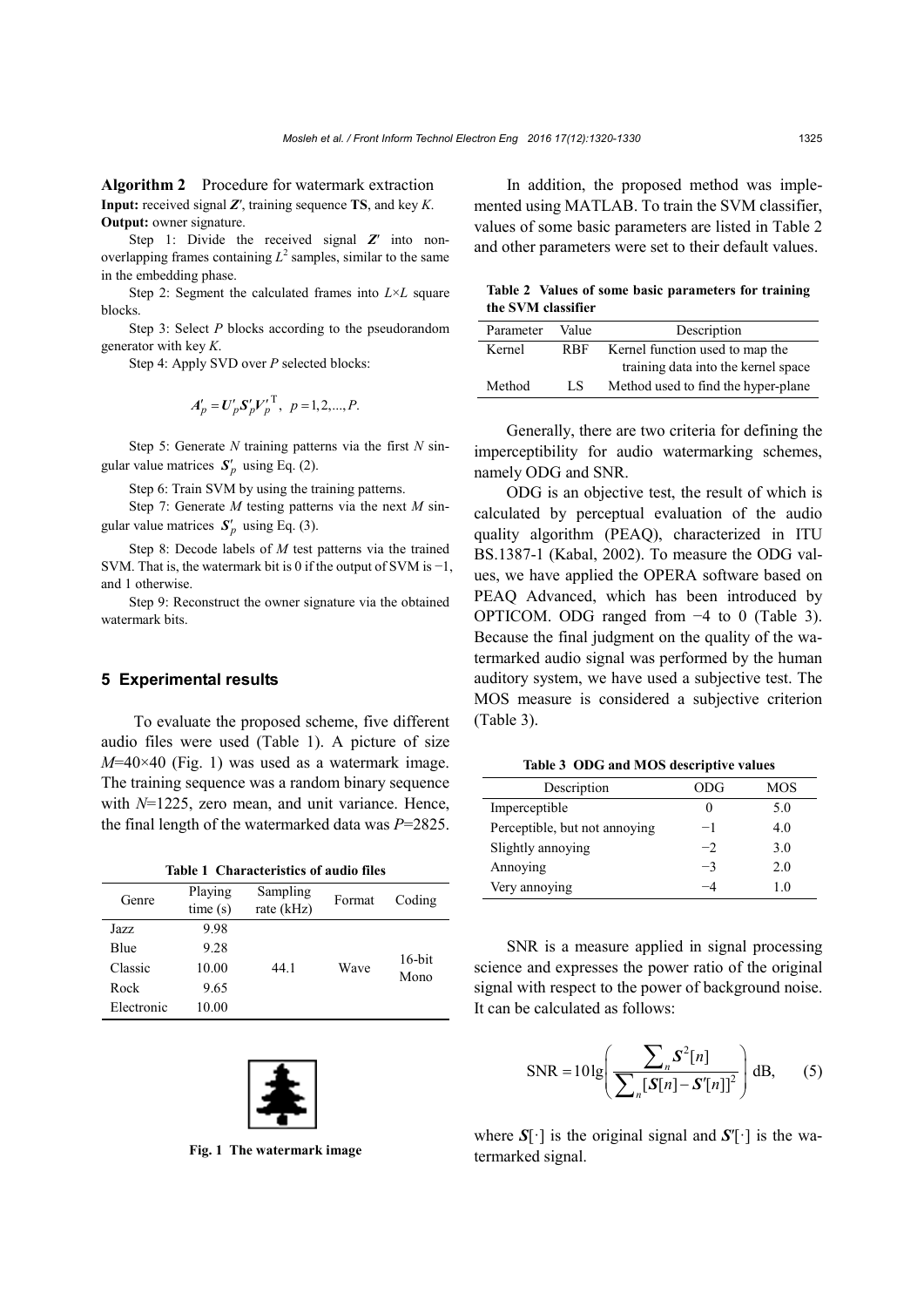The results obtained by evaluating the transparency of the proposed method over different audio files are illustrated in Table 4.

| Audio file    | $SNR$ (dB) | ODG     | <b>MOS</b> |
|---------------|------------|---------|------------|
| Jazz.         | 42.04      | $-0.42$ | 4.91       |
| Classic music | 42.35      | $-0.34$ | 491        |
| <b>Blues</b>  | 41.31      | $-0.47$ | 4.89       |
| Rock-and-roll | 41.92      | $-0.30$ | 4.90       |
| Electronic    | 42.76      | $-0.14$ | 4.91       |
| Average       | 42.07      | $-0.33$ | 4 9 0      |
|               |            |         |            |

**Table 4 SNR and ODG values of the proposed method**

The average values SNR=42.0779 dB and ODG=−0.33 indicated a high imperceptibility obtained by using the proposed method.

Moreover, subjective evaluation has been done using an ABX test (Acevedo, 2006). In each test we considered the original audio signal *A*, the watermark audio signal *B*, and the undefined audio signal *X*, which could be either *A* or *B*. For this purpose, five listeners were employed and asked to report the MOS scores, according to Table 3. All the reported MOS scores were very close to five, indicating that our proposed method presents a very good imperceptibility.

Table 5 shows a comparison between the proposed method and former works in terms of transparency.

**Table 5 Comparison of transparency between the proposed method and existing methods**

| Reference                 | $SNR$ (dB) |
|---------------------------|------------|
| Abd El-Samie (2009)       | 27.13      |
| Fan and Wang (2009)       | 40.70      |
| Bhat <i>et al.</i> (2010) | 24.37      |
| Lei <i>et al.</i> (2012)  | 40.00      |
| Mohsenfar et al. (2013)   | 25.89      |
| Hu <i>et al.</i> (2014)   | 20.95      |
| Dhar and Shimamura (2014) | 37.20      |
| Proposed method           | 42.07      |

To evaluate the robustness of the proposed method against different signal processing attacks, two important measures, normalized correlation (NC) and bit error rate (BER), were applied.

The NC coefficient was used to compare the similarity between the original and the extracted watermarks, expressed by

$$
NC(W_a, W_b) = \frac{\sum_{i=1}^{P} W_a(i) \cdot W_b(i)}{\sqrt{\sum_{i=1}^{P} W_a^2(i)} \cdot \sqrt{\sum_{i=1}^{P} W_b^2(i)}},
$$
 (6)

where  $W_a$  and  $W_b$  are the original and extracted watermarks respectively, and *P* denotes the watermark length.

The BER measure was applied to show the accuracy of the watermark decoder, after signal processing attacks. It is defined as follows:

$$
BER(W_a, W_b) = \frac{1}{P} \sum_{i=1}^{P} W_a(i) \oplus W_b(i), \qquad (7)
$$

where  $\Theta$  is the exclusive OR (XOR) operator.

Stirmark attacks (Lang, 2005) and also common signal processing attacks, including noise addition, low-pass filtering, MP3 compression, re-quantization, and re-sampling, are presented as follows:

Noise addition: The white Gaussian noise is added to the watermarked signal.

Low-pass filtering: A low-pass filter with a 4 kHz cut-off frequency is applied to the watermarked signal.

MP3 compression: The watermarked signal is compressed at the bit rate of 64 kb/s and then decompressed.

Re-quantization: Quantize down the watermarked signal to 8-bit, followed by re-quantization to 16-bit.

Re-sampling: Down-sample the original watermarked signal from 44.1 kHz to 22.05 kHz, which is then restored for sampling again, at 44.1 kHz.

The robustness of the proposed method against several Stirmark attacks on diverse music files was evaluated. Results are shown in Table 6.

Table 7 illustrates the NC and BER averages of the proposed method against Stirmark attacks for five different music files.

The proposed method was also tested with common signal processing attacks in MATLAB for exhaustive evaluation of robustness. The results are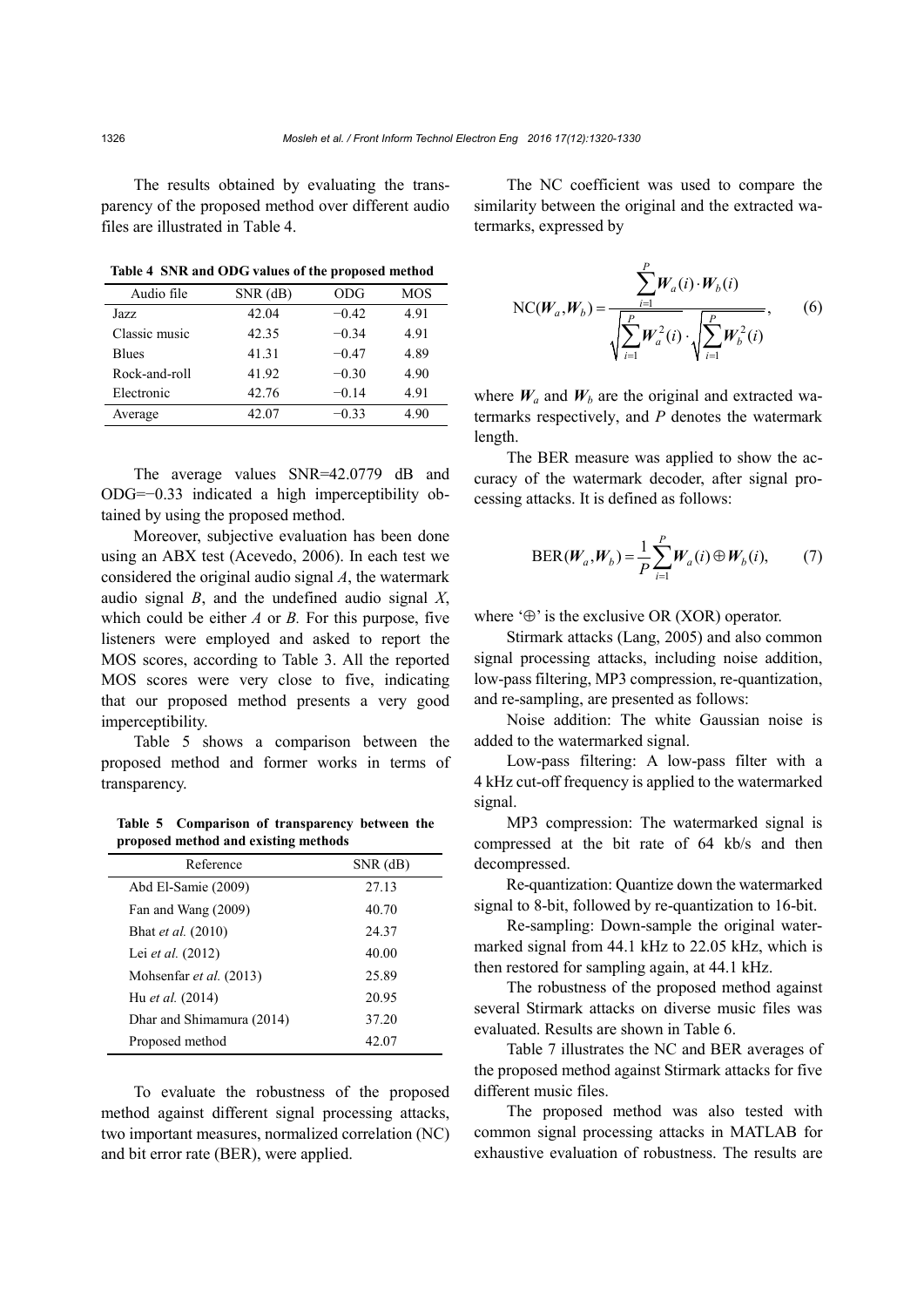|                  |            |              | $\rm NC$ |         |        |            |       | BER (%)          |          |      |
|------------------|------------|--------------|----------|---------|--------|------------|-------|------------------|----------|------|
| Attack           | Electronic | <b>Blues</b> | Rock     | Classic | Jazz   | Electronic | Blues | Rock             | Classic  | Jazz |
| No attack        |            |              |          |         |        | $\theta$   | 0     | $\boldsymbol{0}$ | $\theta$ | 0    |
| AddBrumm         |            |              |          |         |        | 0          | 0     | 0                | $\Omega$ | 0    |
| Addnoise         |            |              |          |         |        | 0          | 0     | 0                | $\theta$ | 0    |
| Compressor       |            |              |          |         |        |            | 0     | 0                | $\theta$ | 0    |
| Dynnoise         |            |              |          |         |        | 0          | 0     | 0                | $\theta$ | 0    |
| Exchange         |            |              |          |         |        |            | 0     | 0                | $\theta$ | 0    |
| ExtraStereo      |            |              |          |         |        | 0          | 0     | 0                | $\Omega$ | 0    |
| Echo             | 0.9397     | 0.9435       | 0.9320   | 0.9135  | 0.9312 | 9          |       | 8                | 10       | 8    |
| FFT Invert       |            |              |          |         |        | 0          | 0     | 0                | $\theta$ | 0    |
| FFT Real Reverse |            |              |          |         |        |            | 0     | 0                | $\theta$ | 0    |
| Invert           |            |              |          |         |        | 0          | 0     | 0                | $\theta$ | 0    |
| Lsbzero          |            |              |          |         |        |            | 0     | 0                | $\theta$ | 0    |
| Rc_Lowpass       |            |              |          |         |        | 0          | 0     | 0                | 0        | 0    |
| State1           |            |              |          |         |        | 0          | 0     | 0                | 0        |      |
| <b>Zerocross</b> |            |              |          | 0.9992  | 0.9946 | 0          | 0     | 0                | 0        |      |
| State2           | 0.9949     | 0.9966       |          | 0.9966  | 0.9916 | $\Omega$   | 0     | 0                | 0        |      |
| Smooth2          | 0.9933     | 0.9966       | 0.9983   | 0.9946  | 0.9874 |            | 0     | 0                |          |      |
| Normalize        | 0.9931     | 0.9950       | 0.9966   | 0.9865  | 0.9865 | 0          | 0     | 0                | 2        |      |
| Zeroremove       | 0.9763     | 0.9772       | 0.9899   | 0.9792  | 0.9698 | 3          | 3     |                  | 3        | 5    |
| Smooth           | 0.9712     | 0.9715       | 0.9636   | 0.9752  | 0.9632 | 4          | 4     | 4                | 4        | 6    |
| Average          | 0.9934     | 0.9940       | 0.9940   | 0.9922  | 0.9912 | 0.85       | 0.70  | 0.65             | 1        | 1.25 |

 $\overline{a}$ 

 $\overline{a}$ 

**Table 6 NC and BER for the proposed method against Stirmark attacks on different music files**

shown in Table 8. The average BER in the presence of mentioned common signal processing attacks was 0.13%, and the average NC was very close to 1. This is a clear evidence of relatively high robustness of the proposed method, compared with other models. The percentages of NC and BER criteria for noise addition, low-pass filtering, MP3 compression, re-quantization, and re-sampling were presented. The comparative results are provided in Tables 9 and 10.

The watermark payload was determined as the number of bits that can be embedded in and extracted from the audio signal. This can be calculated in the number of bits per second (bit/s). Considering an *L*-second audio signal and a *P*-bit watermark data, the payload can be defined as follows (Bhat *et al*., 2010):

$$
Data payload = P / L bits/s.
$$
 (8)

So, considering that the length of useful watermark data is 1600 bits, the proposed method can provide a payload of 172.41 bits/s at the maximum.

The results of the proposed method in comparison with other methods, in terms of capacity, SNR, and BER, are shown in Table 11.

| Table 7 Averages of NC and BER for the proposed    |  |  |
|----------------------------------------------------|--|--|
| method against Stirmark attacks on the music files |  |  |

| memou agamor sun mar a attacho on th |        |             |
|--------------------------------------|--------|-------------|
| Attack type                          | NC     | BER $(\% )$ |
| No attack                            | 1      | $\theta$    |
| AddBrumm                             | 1      | $\theta$    |
| Addnoise                             | 1      | $\theta$    |
| Compressor                           | 1      | $\theta$    |
| Dynnoise                             | 1      | $\theta$    |
| Exchange                             | 1      | $\theta$    |
| ExtraStereo                          | 1      | $\theta$    |
| Echo                                 | 0.9320 | 8.4         |
| FFT Invert                           | 1      | $\theta$    |
| FFT_Real_Reverse                     | 1      | $\Omega$    |
| Invert                               | 1      | $\theta$    |
| Lsbzero                              | 1      | $\theta$    |
| Rc Lowpass                           | 1      | $\theta$    |
| State1                               | 1      | $\theta$    |
| <b>Zerocross</b>                     | 0.9987 | 0.2         |
| State2                               | 0.9959 | 0.2         |
| Smooth2                              | 0.9940 | 0.8         |
| Normalize                            | 0.9915 | 0.8         |
| Zeroremove                           | 0.9784 | 3.0         |
| Smooth                               | 0.9689 | 4.4         |
| Average                              | 0.9929 | 0.89        |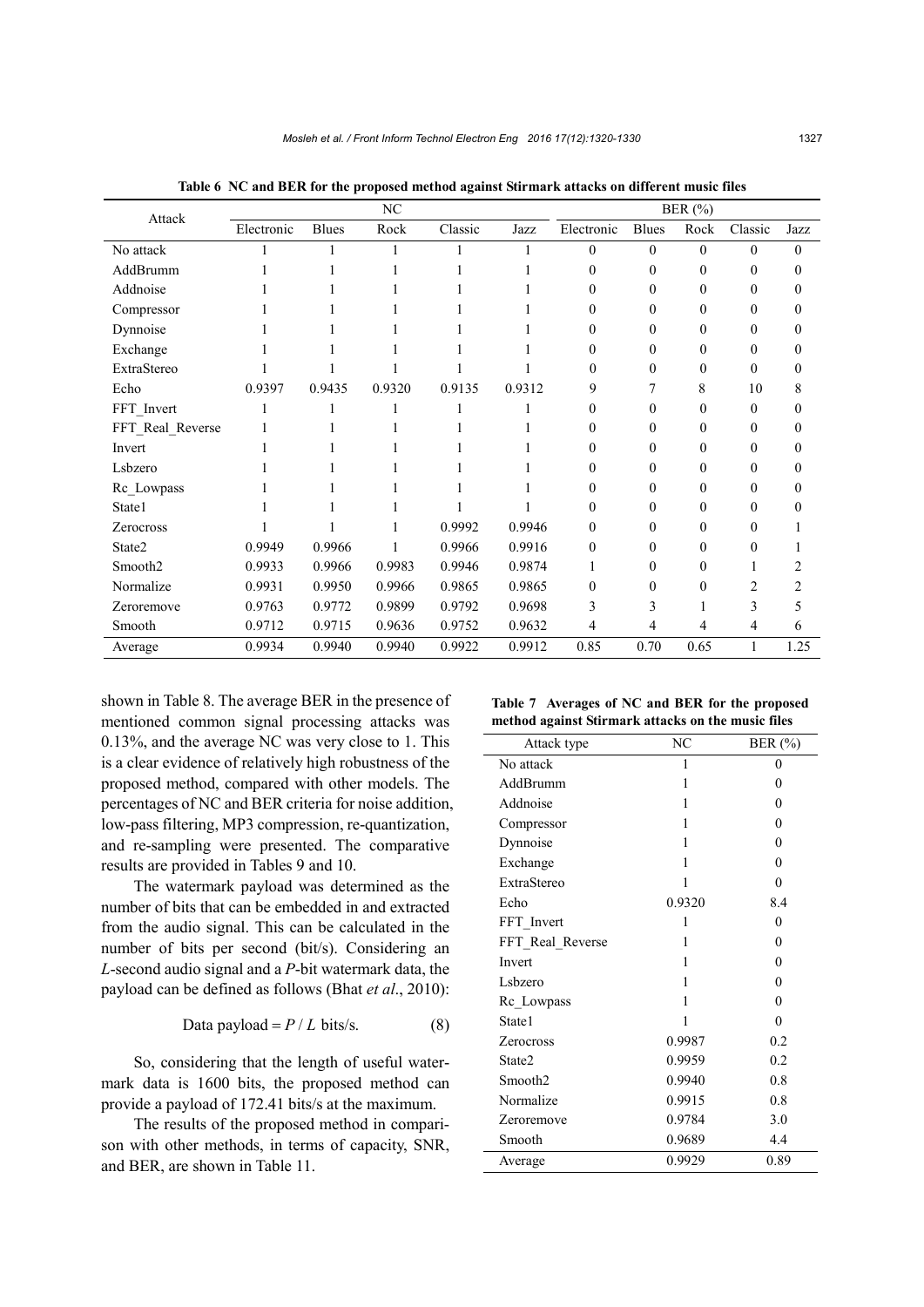| Attack                     | NС         |              |        |         |        | BER $(%)$  |              |          |         |          |
|----------------------------|------------|--------------|--------|---------|--------|------------|--------------|----------|---------|----------|
|                            | Electronic | <b>Blues</b> | Rock   | Classic | Jazz   | Electronic | <b>Blues</b> | Rock     | Classic | Jazz     |
| No attack                  |            |              |        |         |        | 0          |              | $\theta$ |         |          |
| Noise addition             |            |              |        |         |        | $\theta$   | $^{()}$      | $\Omega$ | O       |          |
| Low-pass filtering (4 kHz) |            |              |        |         |        | $\theta$   | 0            | $\Omega$ | $_{0}$  |          |
| MP3(64 kbps)               |            |              |        |         |        | $\theta$   | 0            | $\theta$ | 0       |          |
| Re-quantization            |            | 0.9821       | 0.9754 | 0.9853  | 0.9978 | $\theta$   |              |          |         |          |
| Re-sampling (22.05 kHz)    | 0.9946     |              |        |         | 0.9991 | $\theta$   |              |          |         |          |
| Average                    | 0.9991     | 0.9970       | 0.9959 | 0.9975  | 0.9994 | $\theta$   | 0.1666       | 0.3333   | 0.1666  | $\Omega$ |

**Table 8 NC and BER for the proposed scheme against common attacks in MATLAB on different music files**

**Table 9 Comparison of NC between the proposed scheme and existing methods**

|                           | NC        |          |                         |                     |                 |                       |  |  |  |
|---------------------------|-----------|----------|-------------------------|---------------------|-----------------|-----------------------|--|--|--|
| Reference                 | No attack | Noise    | Low-pass filter-        | MP3                 | Re-quantization | Re-sampling           |  |  |  |
|                           |           | addition | ing $(4 \text{ kHz})$   | $(64 \text{ kb/s})$ |                 | $(22.05 \text{ kHz})$ |  |  |  |
| Fan and Wang (2009)       |           | 0.9729   | 0.9762                  | 0.9974              | NA              |                       |  |  |  |
| Tao <i>et al.</i> (2010)  |           | 0.9863   | NA.                     | 0.9621              |                 | 0.9634                |  |  |  |
| Bhat <i>et al.</i> (2010) |           |          | 0.9992                  | 0.9996              |                 | 0.9955                |  |  |  |
|                           |           |          | $(11.025 \text{ kHz})$  |                     |                 |                       |  |  |  |
| Bhat <i>et al.</i> (2011) |           |          | $1(11.025 \text{ kHz})$ | 0.9969              |                 | 0.9982                |  |  |  |
| Peng <i>et al.</i> (2013) |           | 0.9645   | 0.9517                  | 0.9457              |                 | 0.9295                |  |  |  |
| Dhar and Shimamura        |           | 0.9931   | NA.                     | 0.9695              |                 | 0.9882                |  |  |  |
| (2014)                    |           |          | $(128 \text{ kb/s})$    |                     |                 |                       |  |  |  |
| Proposed method           |           |          |                         |                     | 0.9881          | 0.9987                |  |  |  |

# **Table 10 Comparison of the BER obtained using the proposed scheme and existing methods**

|                              | BER $(\% )$ |          |                         |                      |                 |                       |  |  |  |
|------------------------------|-------------|----------|-------------------------|----------------------|-----------------|-----------------------|--|--|--|
| Reference                    | No          | Noise    | Low-pass filtering      | MP3                  | Re-quantization | Re-sampling           |  |  |  |
|                              | attack      | addition | (4 kHz)                 | $(64 \text{ kb/s})$  |                 | $(22.05 \text{ kHz})$ |  |  |  |
| Wang <i>et al.</i> (2008)    | 0           | 0        | 0.0002                  |                      |                 |                       |  |  |  |
| Fan and Wang (2009)          | $\Omega$    | 0.0422   | 0.0371                  | 0.0042               | NA              |                       |  |  |  |
| Tao <i>et al.</i> (2010)     |             | 1.32     | NA                      | 2.1                  |                 | 6.8                   |  |  |  |
| Bhat et al. (2010)           |             |          |                         | $\theta$             |                 | 0.6                   |  |  |  |
| Bhat et al. (2011)           |             | 0        | $0(11.025 \text{ kHz})$ | 0.2                  |                 | 0.2                   |  |  |  |
| Wang <i>et al.</i> $(2011a)$ |             | 0.72     | 0.03                    | 0.24                 | 0.23            | 0.14                  |  |  |  |
| Lei et al. (2012)            | 0           | $\Omega$ |                         | $\theta$             | $\theta$        | 0.145                 |  |  |  |
| Mohsenfar et al. (2013)      |             | 0        | 0(9 kHz)                |                      | NA              |                       |  |  |  |
| Hu et al. (2014)             | 0           | 0.06     | $_{0}$                  | 1.08                 | $\Omega$        |                       |  |  |  |
| Dhar and Shimamura           | $\theta$    |          |                         | 3.66                 | $\theta$        | 1.416                 |  |  |  |
| (2014)                       |             | 0.830    | NA                      | $(128 \text{ kb/s})$ |                 |                       |  |  |  |
| Proposed method              | $\Omega$    | $\theta$ |                         |                      | 0.8             | 0                     |  |  |  |

|  |  |  |  | Table 11 Comparison of the proposed method with existing methods in terms of capacity, SNR, and BER |  |  |
|--|--|--|--|-----------------------------------------------------------------------------------------------------|--|--|
|--|--|--|--|-----------------------------------------------------------------------------------------------------|--|--|

| Reference                    | Capacity (bit/s) | $SNR$ (dB) | Average of BER $(\% )$ |
|------------------------------|------------------|------------|------------------------|
| Fan and Wang $(2009)$        | 86.00            | 40.70      | 0.01                   |
| Bhat <i>et al.</i> (2010)    | 45.90            | 24.37      | 0.10                   |
| Wang <i>et al.</i> $(2011a)$ | 27.20            | NA.        | 0.22                   |
| Lei <i>et al.</i> (2012)     | 170.67           | 40.00      | 0.03                   |
| Mohsenfar et al. (2013)      | 159.00           | 25.89      | 1.40                   |
| Hu <i>et al.</i> (2014)      | 150.73           | 20.95      | 0.19                   |
| Dhar and Shimamura (2014)    | 172.39           | 37.20      | 1.18                   |
| Proposed method              | 172.41           | 42.07      | 0.13                   |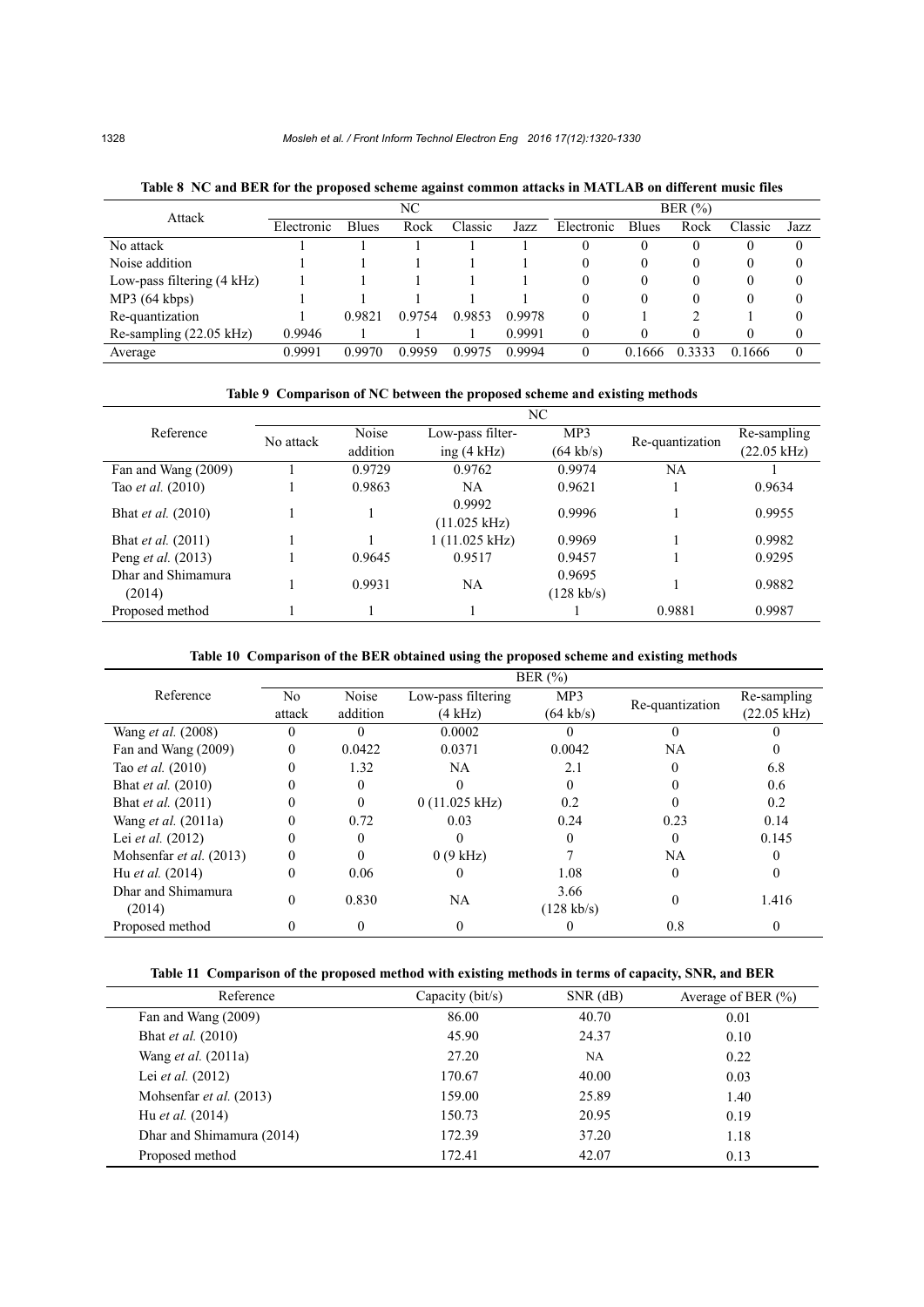As can be observed, the comprehensive evaluation of the proposed scheme includes performing several transparency and robustness tests on different music files: electronic, Blues, Rock, classic, and jazz. The results showed that despite having a high payload, the proposed method has maintained a higher transparency compared to other methods. Moreover, the results of the test on the proposed method in terms of robustness against common signal processing attacks showed a high resistance quality.

# **6 Conclusions**

A new robust intelligent audio watermarking scheme using SVM has been proposed. The system is configured in such a manner that the watermark data is inserted in the original signal, according to modulations of the singular values in the SVD domain. An intelligence-based watermark decoder capable of extracting the watermark data using SVM is suggested. SVM can effectively learn the disruptive effects of attacks on singular values. The results obtained by the tests demonstrate high transparency and robustness against signal processing attacks. Although in SVM training the complexity of the proposed scheme is greater than that of correlation-based conventional audio watermarking schemes, our proposed method has inbuilt unique features which optimize the trade-off among the three requirements of imperceptibility, robustness, and payload.

## **Acknowledgements**

The presented paper is the result of a research entitled 'Presenting an adaptive audio watermarking scheme for increasing robustness against attacks using optimization algorithms and computational intelligent techniques', which was sponsored by Islamic Azad University of Dezfoul and the authors hereby express their thanks.

#### **References**

Abd El-Samie, F.E., 2009. An efficient singular value decomposition algorithm for digital audio watermarking. *Int. J. Speech Technol.*, **12**(1):27-45.

http://dx.doi.org/10.1007/s10772-009-9056-2

- Acevedo, A.G., 2006. Audio watermarking quality evaluation. *In*: E-business and Telecommunication Networks. Springer, p.272-283.
- Arnold, M., 2000. Audio watermarking: features, applications, and algorithms. IEEE Int. Conf. on Multimedia and Expo, p.1013-1016.
- Bhat, K.V., Sengupta, I., Das, A., 2010. An adaptive audio watermarking based on the singular value decomposition in the wavelet domain. *Dig. Signal Process.*, **20**:1547- 1558. http://dx.doi.org/10.1016/j.dsp.2010.02.006
- Bhat, K.V., Sengupta, I., Das, A., 2011. An audio watermarking scheme using singular value decomposition and dithermodulation quantization. *Multim. Tools Appl.*, **52**(2):369- 383. http://dx.doi.org/10.1007/s11042-010-0515-1
- Cortes, C., Vapnik, V., 1995. Support-vector networks. *Mach. Learn.*, **20**(3):273-297. http://dx.doi.org/10.1007/BF00994018
- Cox, I., Miller, M., Bloom, J., *et al.*, 2007. Digital Watermarking and Steganography. Morgan Kaufmann, USA.
- Dhar, P.K., Shimamura, T., 2015. Blind SVD-based audio watermarking using entropy and log-polar transformation. *J. Inform. Secur. Appl.*, **20**:74-83. http://dx.doi.org/10.1016/j.jisa.2014.10.007
- Dutta, M.K., Pathak, V.K., Gupta, P., 2010. A robust watermarking algorithm for audio signals using SVD. Int. Conf. on Cotemporary Computing, p.84-93. http://dx.doi.org/10.1007/978-3-642-14834-7\_9
- Fan, M., Wang, H., 2009. Chaos-based discrete fractional Sine transform domain audio watermarking scheme. *Comput. Electr. Eng.*, **35**(3):506-516. http://dx.doi.org/10.1016/j.compeleceng.2008.12.004
- Fu, G., Peng, H., 2007. Subsampling-based wavelet watermarking algorithm using support vector regression. Int. Conf. on "Computer as a Tool", p.138-141. http://dx.doi.org/10.1109/EURCON.2007.4400269
- Hartung, F., Kutter, M., 1999. Multimedia watermarking techniques. *Proc. IEEE*, **87**(7):1079-1107. http://dx.doi.org/10.1109/5.771066
- Hu, H.T., Hsu, L.Y., Chou, H.H., 2014. Perceptual-based DWPT-DCT framework for selective blind audio watermarking. *Signal Process.*, **105**:316-327. http://dx.doi.org/10.1016/j.sigpro.2014.05.003
- Kabal, P., 2002. An Examination and Interpretation of ITU-R BS. 1387: Perceptual Evaluation of Audio Quality. TSP Lab Technical Report, Department of Electrical & Computer Engineering, McGill University.
- Lang, I.A., 2005. Stirmark Benchmark for Audio (SMBA): Evaluation of Watermarking Schemes for Audio. Version 1.3.1.
- Lei, B., Soon, I., Zhou, F., *et al.*, 2012. A robust audio watermarking scheme based on lifting wavelet transform and singular value decomposition. *Signal Process.*, **92**(9): 1985-2001.

http://dx.doi.org/10.1016/j.sigpro.2011.12.021

- Lei, B., Song, I., Rahman, S.A., 2013. Robust and secure watermarking scheme for breath sound. *J. Syst. Softw.*, **86**(6):1638-1649.
	- http://dx.doi.org/10.1016/j.jss.2013.02.022
- Mohsenfar, S.M., Mosleh, M., Barati, A., 2013. Audio watermarking method using QR decomposition and genetic algorithm. *Multim. Tools Appl.*, **74**(3):759-779. http://dx.doi.org/10.1007/s11042-013-1694-3